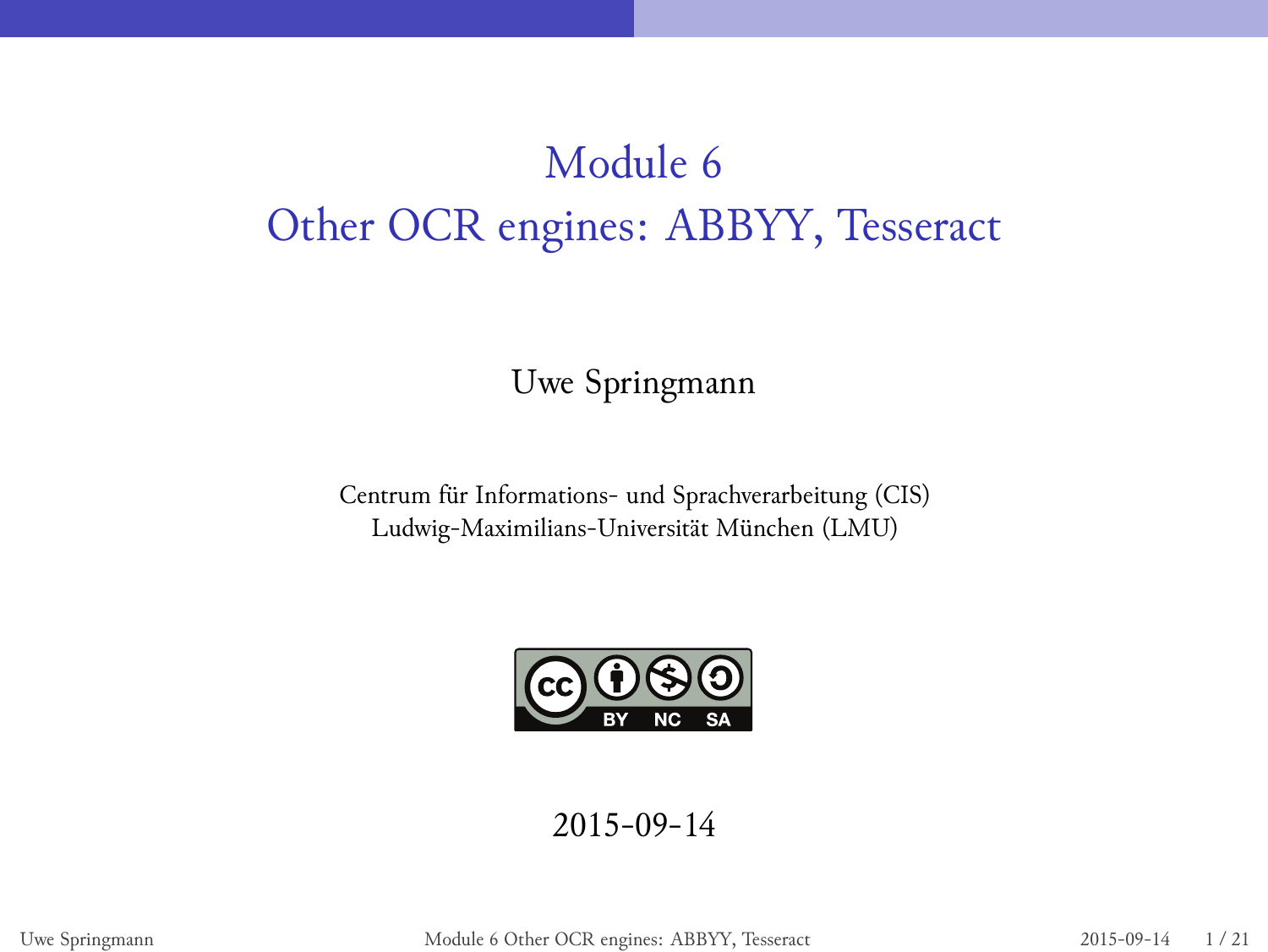## ABBYY

**ABBYY ABBYY**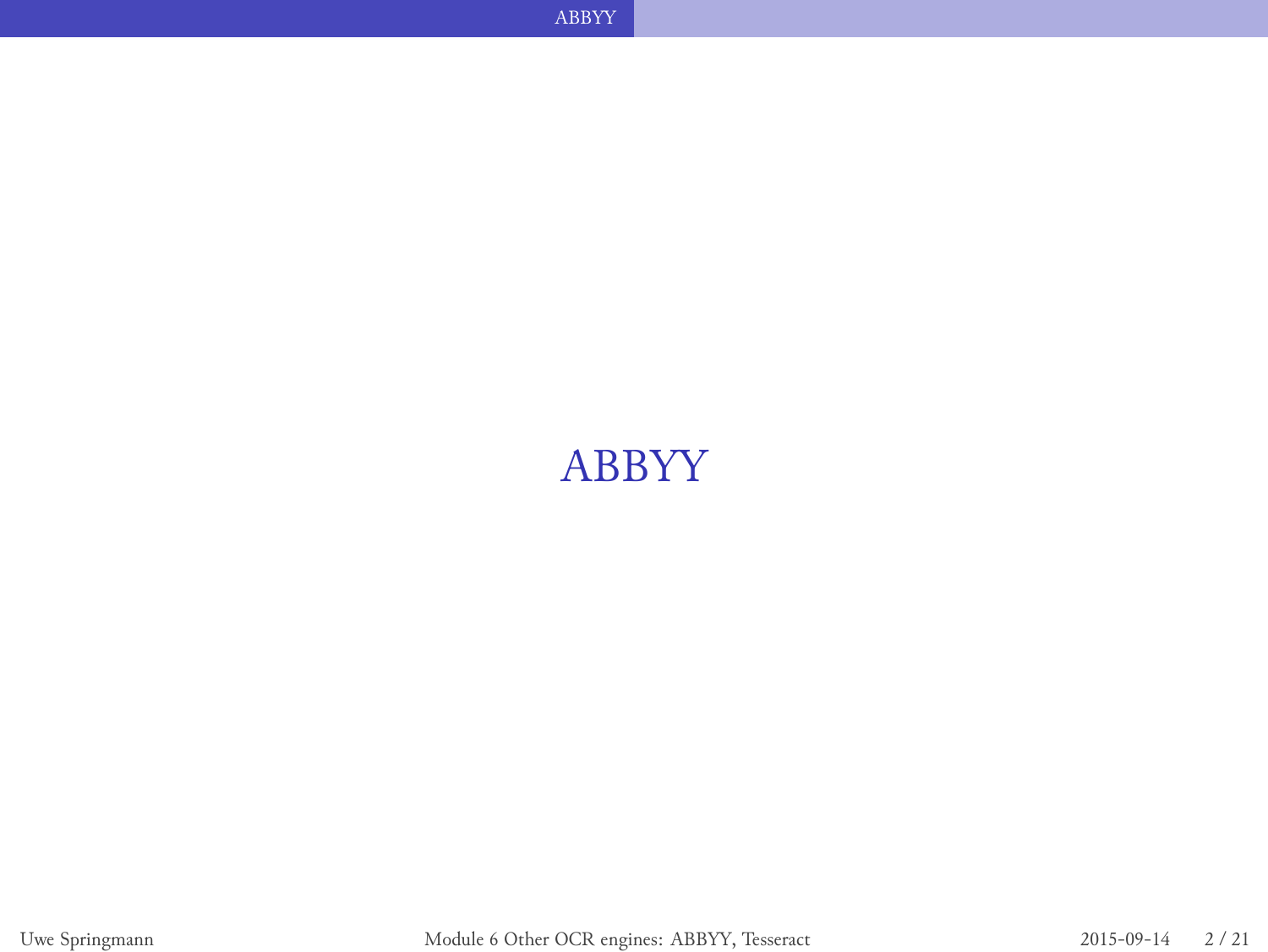#### ABBYY: Overview

- Russian company with leading OCR products:
	- FineReader (desktop product or CLI; not suitable for our purposes)

- FineReader Engine SDK (Windows, Mac, Linux)
- Recognition Server (Windows)
- Cloud OCR SDK
- an excellent comparison of the different products at www.succeed-project.eu with hints helping you choose the right one
- state-of-the-art binarization and document analysis (zoning without semantics)
- was partner in IMPACT project
- **•** can recognize Fraktur (Gothic script) and uses lexica with historical spellings (not in FineReader desktop or CLI)
- you can use your own lexica (API)
- limited capability for glyph training
- many output formats (e.g. txt, pdf, xml)
- format supported by PoCoTo: ABBYY XML (not in FineReader desktop)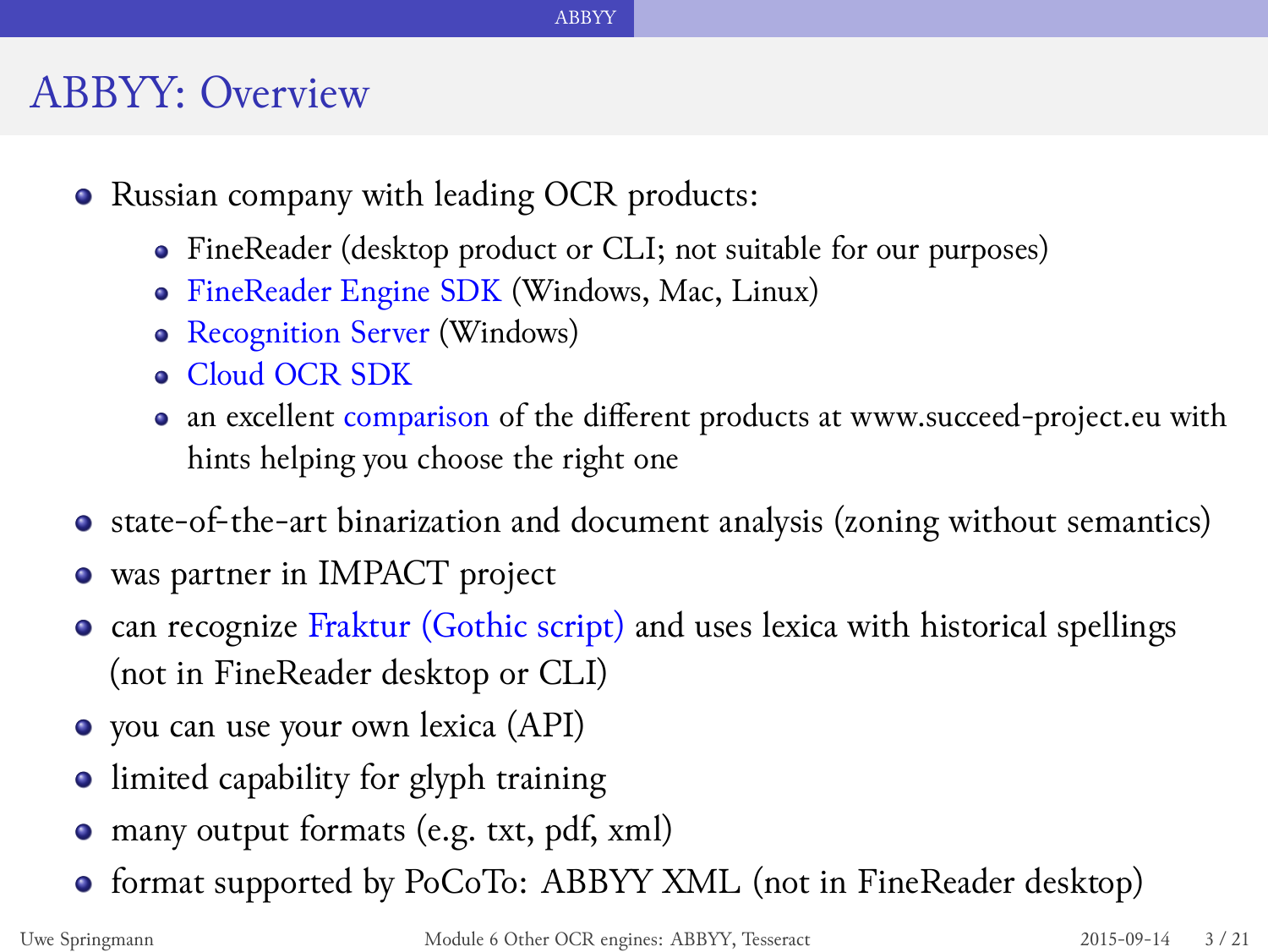#### ABBYY invocation

for all SDK versions (Recognition Server, Engine, Cloud service) you will need to script your commands

- in the next practice module (m7), you will use the Cloud service with a provided script
- example: recognize a directory with page images of a historical German book with FineReader Engine SDK 11 for Linux
	- both text and xml output (with character confidences)
	- use historical lexicon
	- recognize Gothic typeface

```
for i in *.tif; do
    /opt/FRE11.1/Samples/CommandLineInterface/CLI \
    -if "$i" -tet UTF8 \
    -f Text -f XML --xmlWriteAsciiCharAttributes \
    -of ../"${i/.tif/.abbyy.txt}" -of ../"${i/.tif/.abbyy.xml}" \
    -rl OldGerman -rtt Gothic
done
```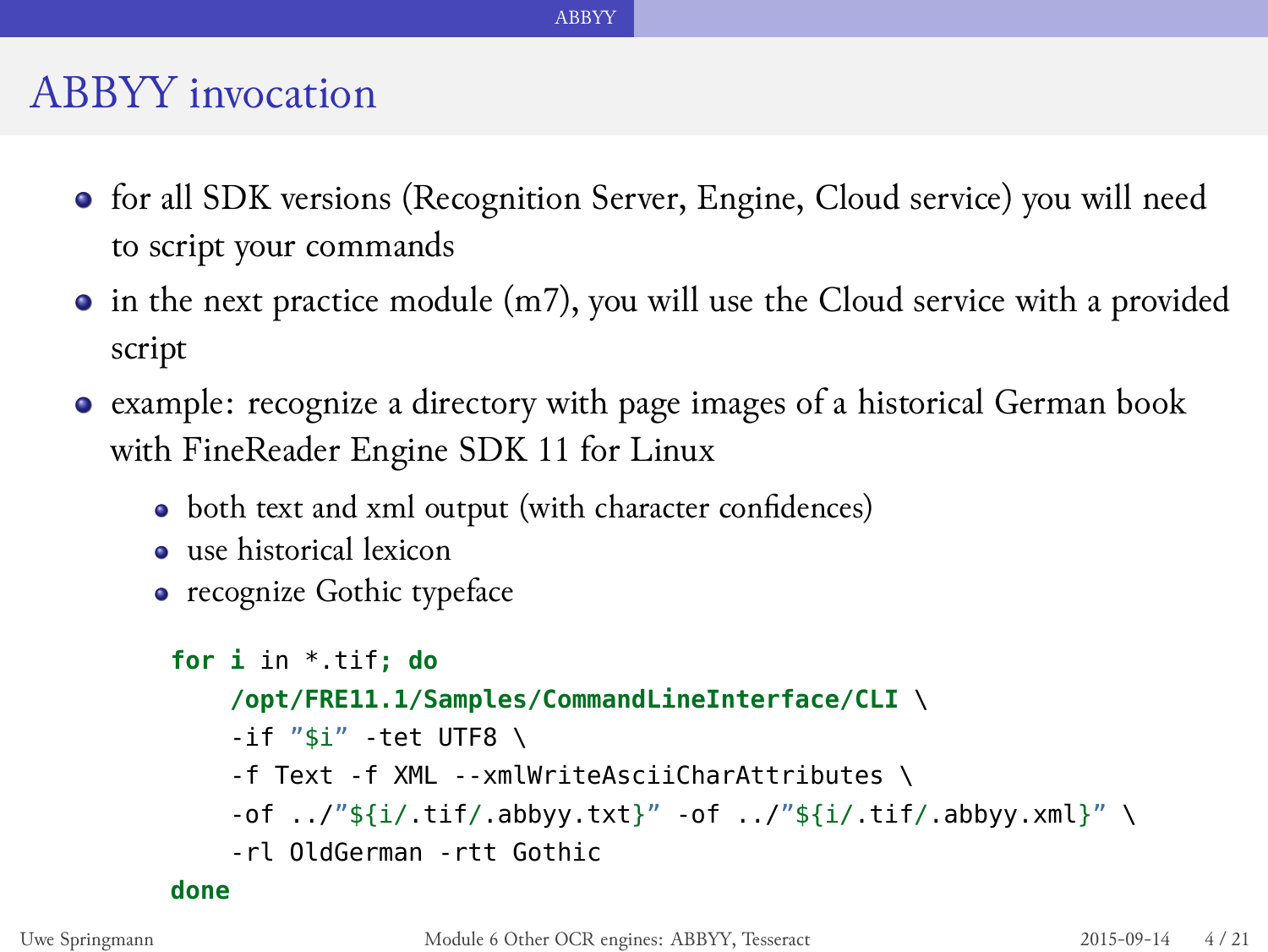#### ABBYY example: Die Grenzboten (1841)

project done at Staats- und Universitätsbibliothek Bremen (Manfred Nölte)

ABBYY

digitization support (zoning, OCR, correction) by BBAW, Berlin (Geyken, Bönig, Haaf, Jurish, Thomas, Wiegand, Würzner)

# Deutschland und Belgien.

#### Was wir wollen.

Wir könnten die Erscheinung dieser Blätter mit wenigen Worten mo tiviren:

Brüffel! — Wenige Städte in Eurova bieten gleiche Vortheile der periodischen Preffe, durch Lage und Verhältnisse. Innerhalb achtzehn Stun= den bringt die Post das Neueste aus Paris hieher. Das Dampfboot aus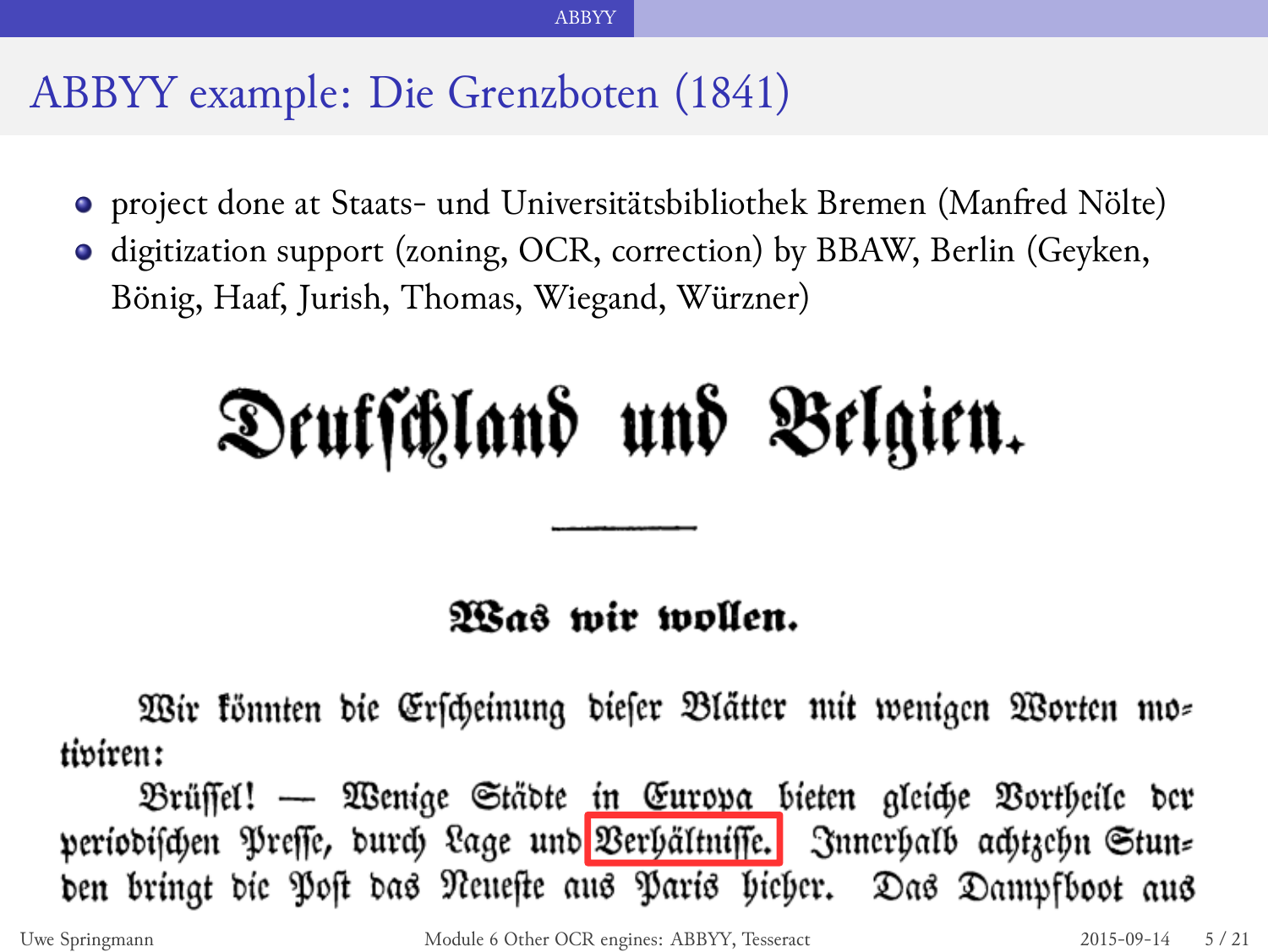• box coordinates (left, top, right, bottom)

Uwe Springmann Module 6 Other OCR engines: ABBYY, Tesseract 2015-09-14 6 / 21

<charParams l="1552" t="1199" r="1584" b="1269"> </charParams> <charParams l="1585" t="1199" r="1649" b="1269" charConfidence="85">V</charParams> <charParams l="1655" t="1217" r="1679" b="1265" charConfidence="100">e</charParams> <charParams l="1683" t="1217" r="1713" b="1267" charConfidence="39">r</charParams> <charParams l="1715" t="1199" r="1751" b="1285" charConfidence="25">h</charParams> <charParams l="1757" t="1199" r="1791" b="1267" charConfidence="100">ä</charParams> <charParams l="1795" t="1201" r="1821" b="1267" charConfidence="100">l</charParams> <charParams l="1823" t="1209" r="1843" b="1267" charConfidence="34">t</charParams> <charParams l="1845" t="1219" r="1883" b="1267" charConfidence="40">n</charParams> <charParams l="1885" t="1199" r="1905" b="1265" charConfidence="56">i</charParams> <charParams l="1909" t="1199" r="1961" b="1283" charConfidence="87">s</charParams> <charParams l="1909" t="1199" r="1961" b="1283" charConfidence="87">s</charParams> <charParams l="1953" t="1219" r="1979" b="1267" charConfidence="100">e</charParams> <charParams l="1981" t="1249" r="1999" b="1269" charConfidence="57">.</charParams> <charParams l="2000" t="1199" r="2090" b="1277"> </charParams>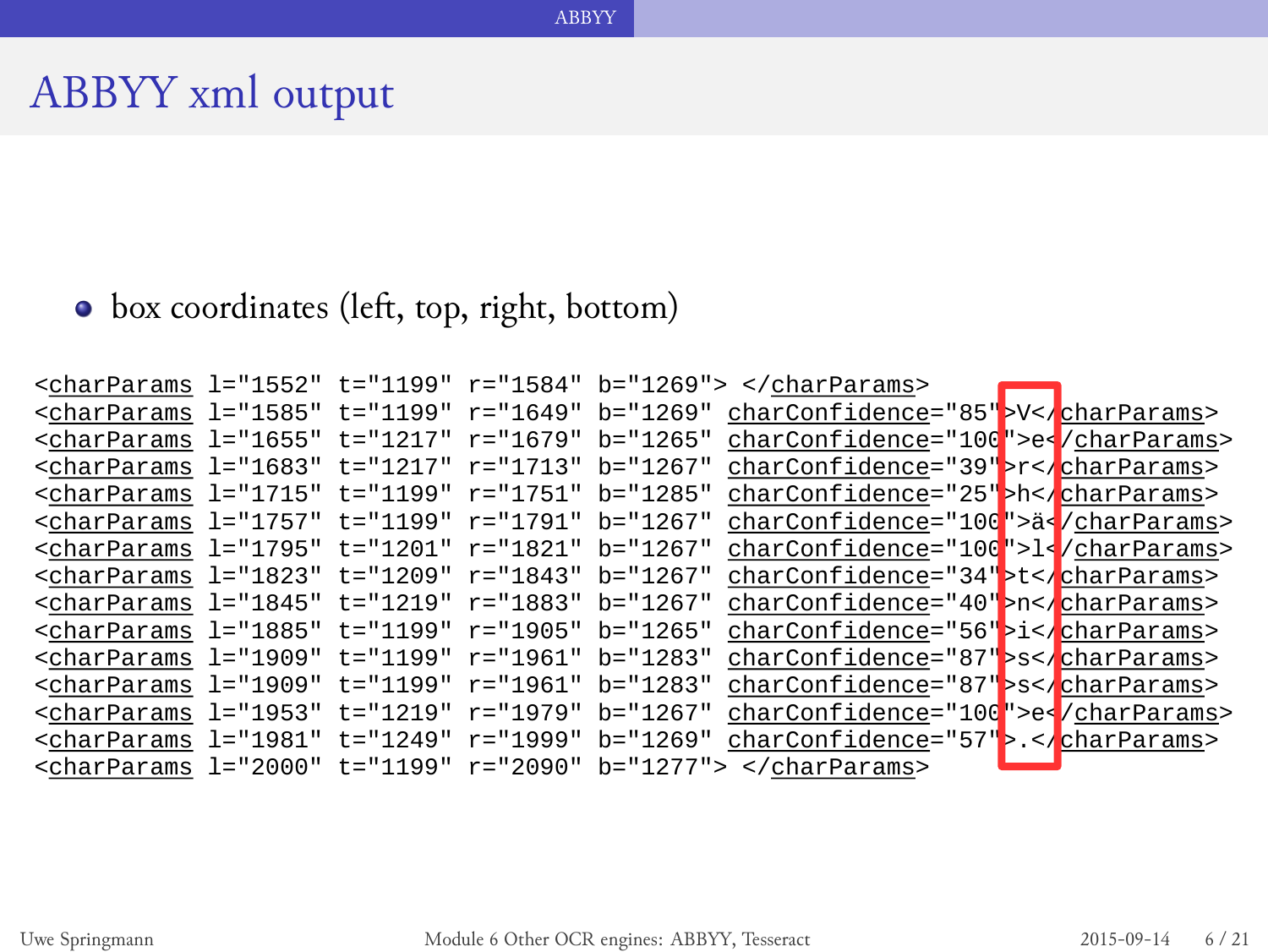# Searchable pdf

output formats: searchable pdf (87kB), text and image (4.3kB)

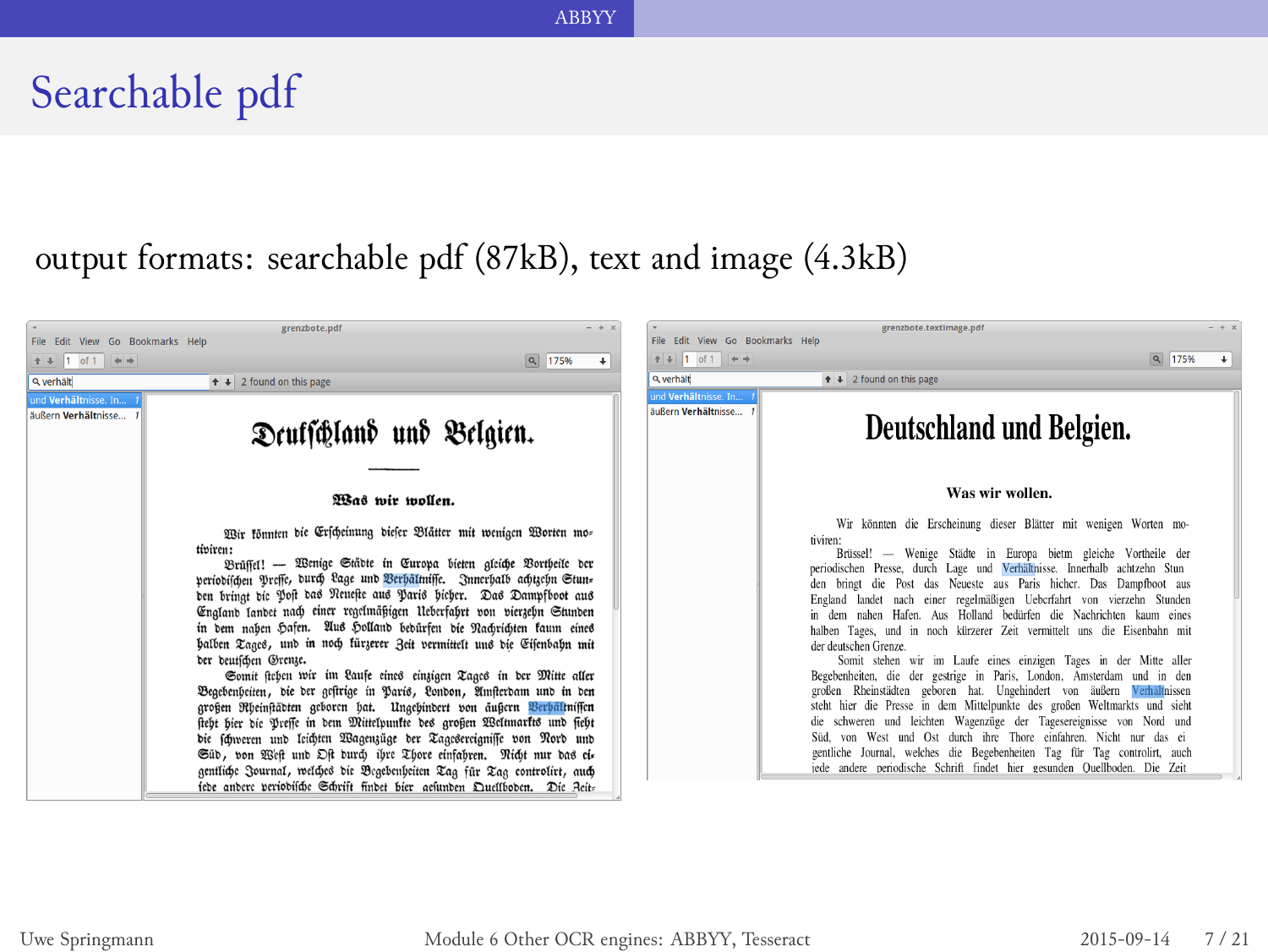#### ABBYY assessment

- undisputed leader in industrial space
- used in large-scale projects (newspapers, libraries)
- good preprocessing: binarization, document analysis
- use for 19th c. and later (even Fraktur)
- single gyphs can be trained, but not complete typesets
- · closed source, cannot be adapted/trained outside of company
- results on early printings currently unsatisfactory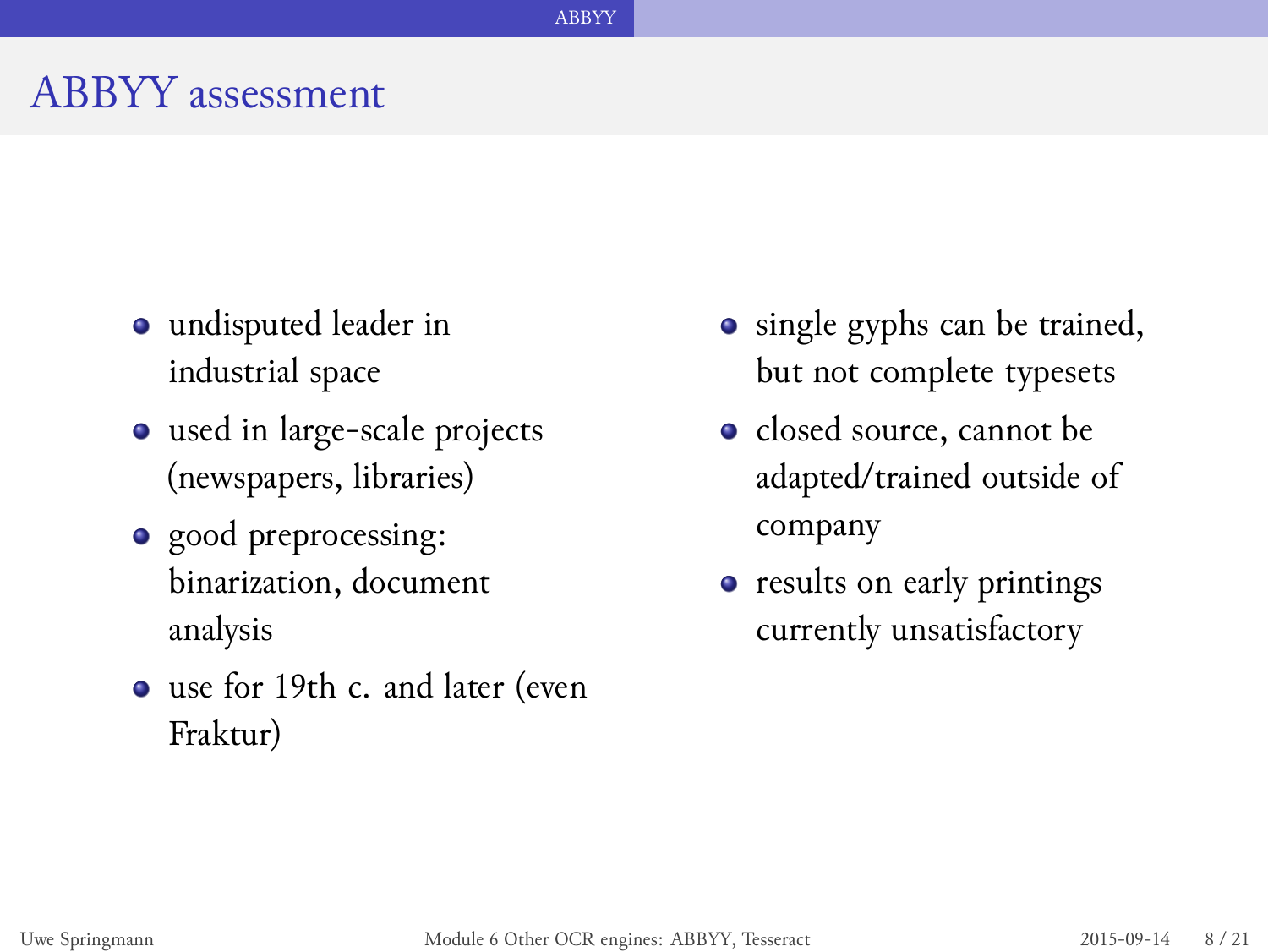#### **Tesseract**

Tesseract **Tesseract Tesseract Tesseract**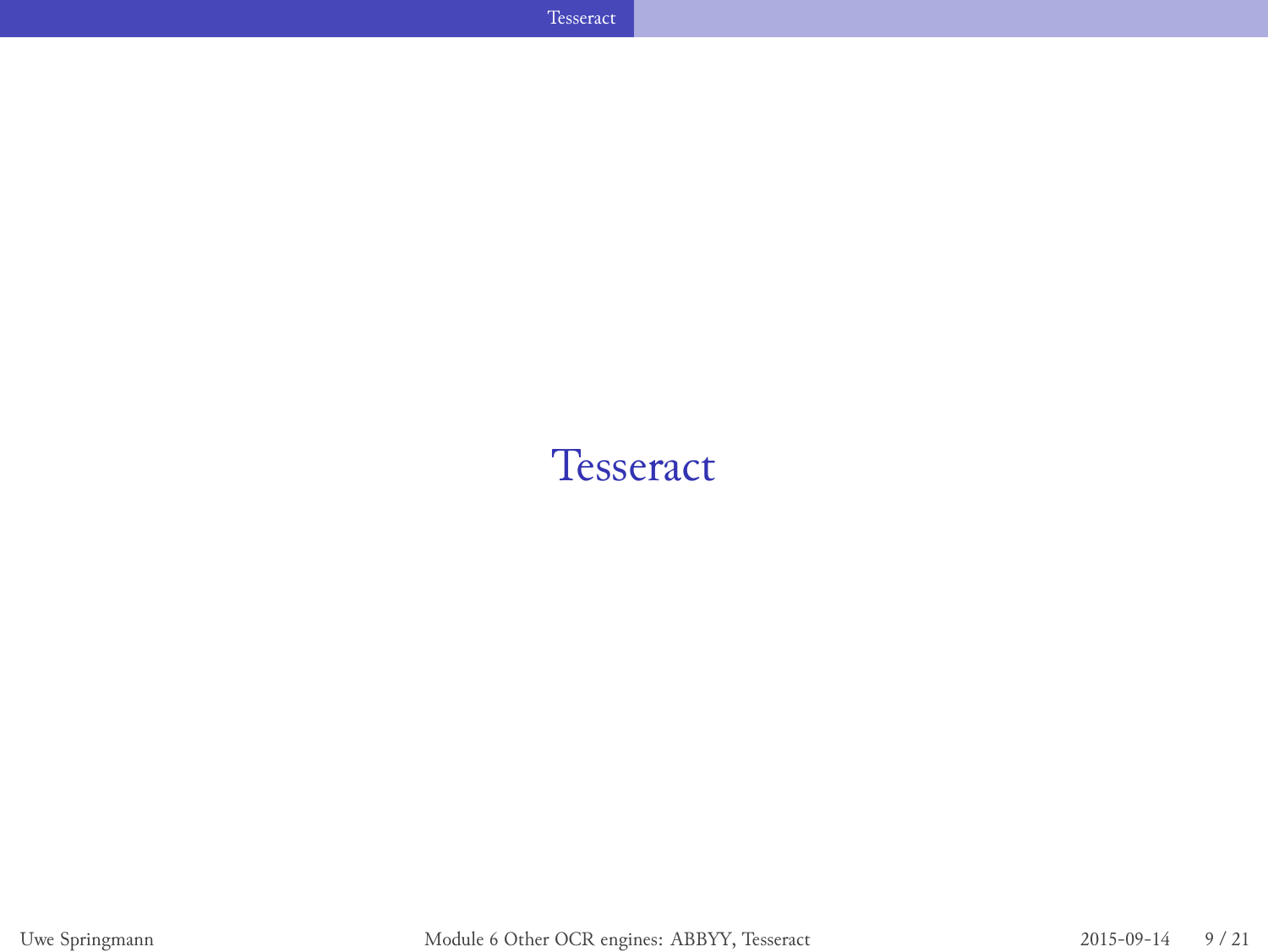#### Tesseract: History

- developed by Ray Smith:
	- 1984 PhD project sponsored by HP
	- 1988 developed for HP scanner products
	- 1994 project cancelled
	- 1995 UNLV evaluation (among 3 best products)
- 2005 open sourced by HP
- since 2006: taken on by Google
	- layout analysis, 39 languages
	- continuous development and improvement
	- used internally (but not exclusively) for Google books
- Ray Smith's tutorial slides (2014) give fascinating background and insights
- some documentation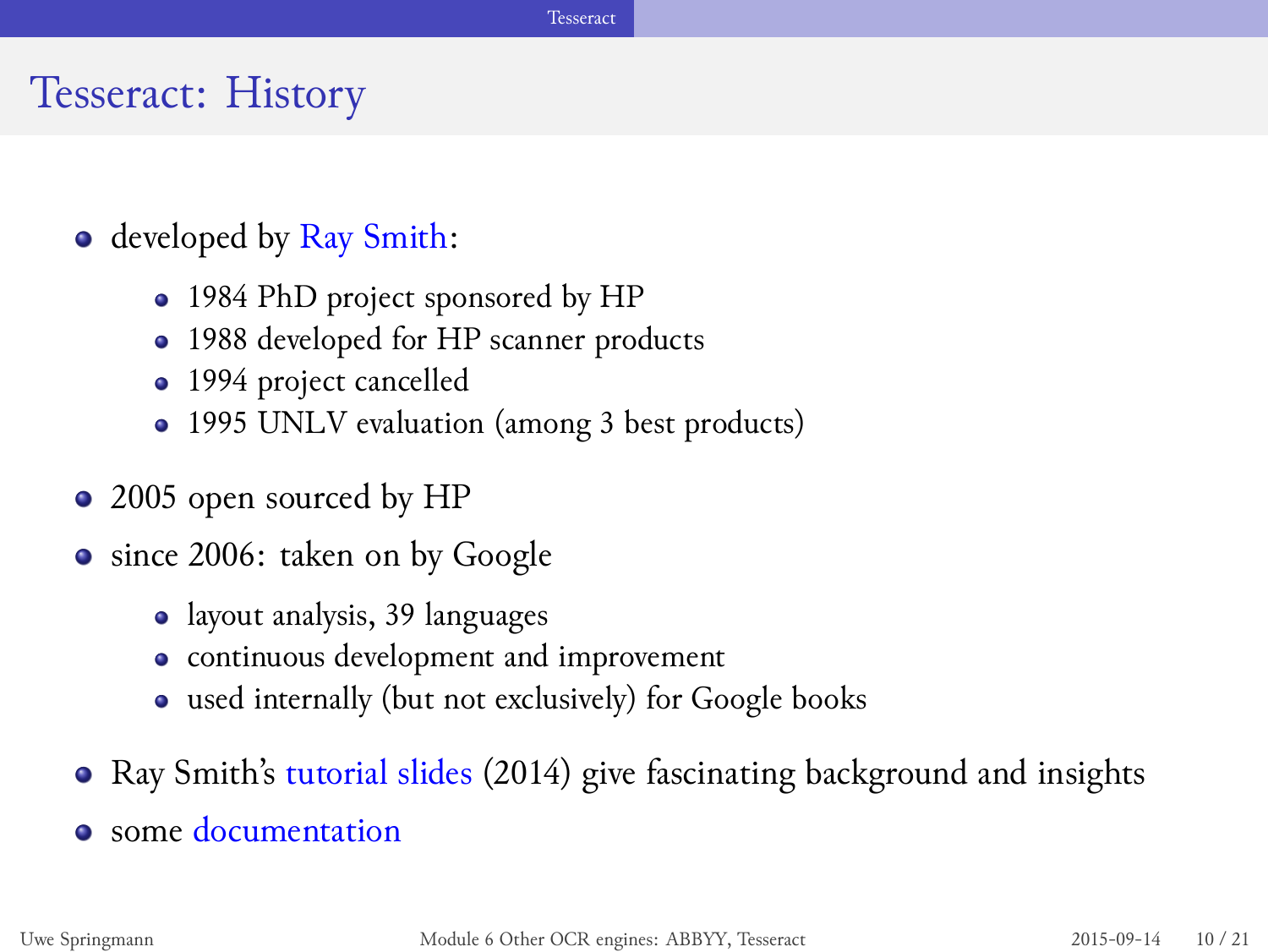#### Tesseract invocation

 $\bullet$  from the command line:

**tesseract <**imagefile**> <**outputbase**>** -l LANG

example:

**tesseract** 0001.tif 0001 -l deu-frak

the output file will be 0001.txt

hOCR format:

**tesseract** 0001.tif 0001 -l deu-frak html

searchable pdf:

**tesseract** 0001.tif 0001 -l deu-frak pdf

you may also use a GUI (not all options are available)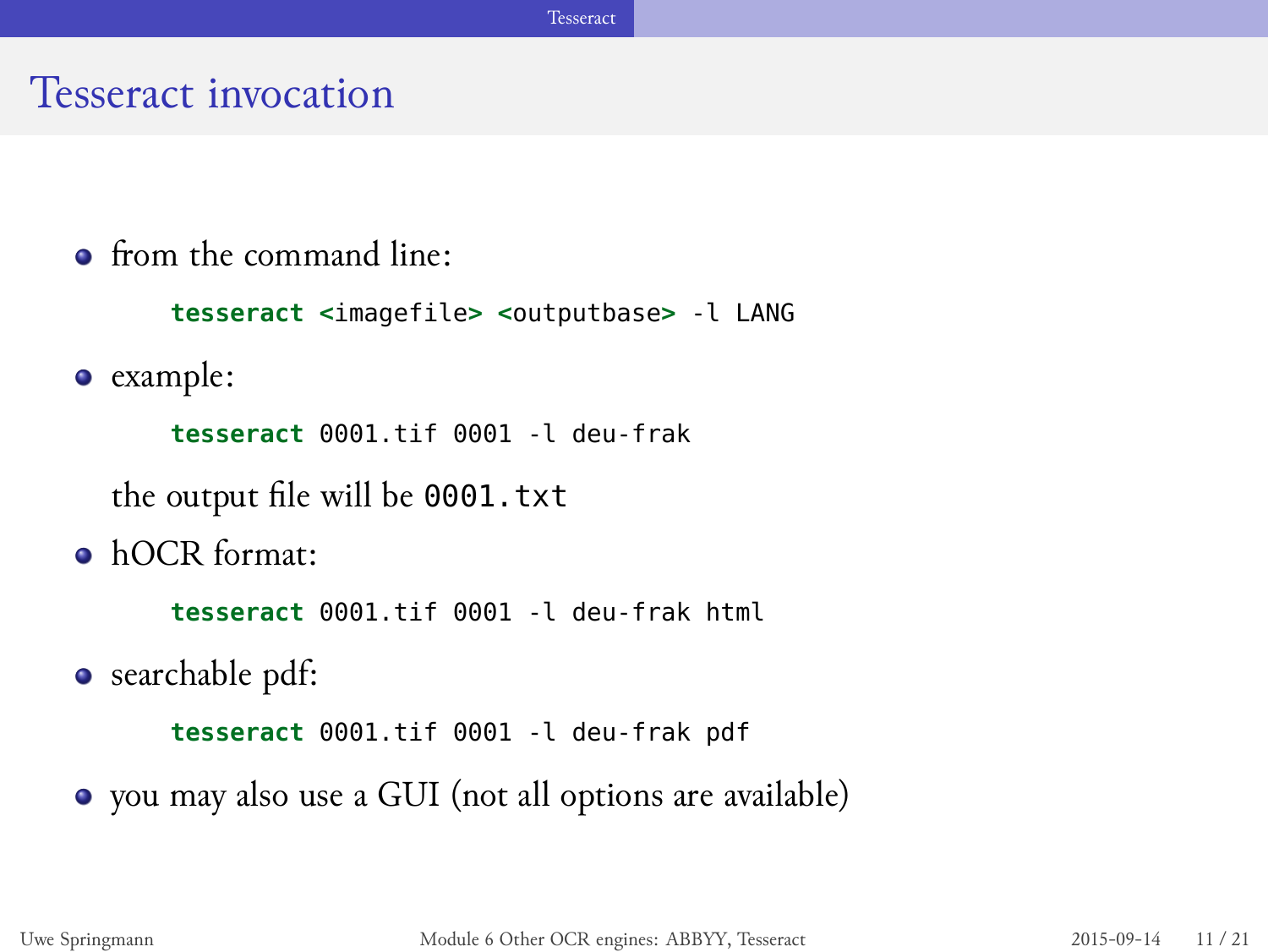## Tesseract hOCR output format

- either text (txt) or hOCR, an html-format with embedded segmentation info
- hOCR is a valid PoCoTo input format
- bounding box: x0y0 x1y1

```
<span class='ocrx_word' id='word_1_33' title='bbox 1584 1199 1997 1284; \
   x_wconf 87' lang='deu-frak' dir='ltr'>Verhältnisse.</span>
```
Tesseract

- hOCR has word tokens (separated by white space) as smallest unit
- Ben Kiessling (Nidaba project), Kay Würzner have achieved character xml output (ABBYY-like)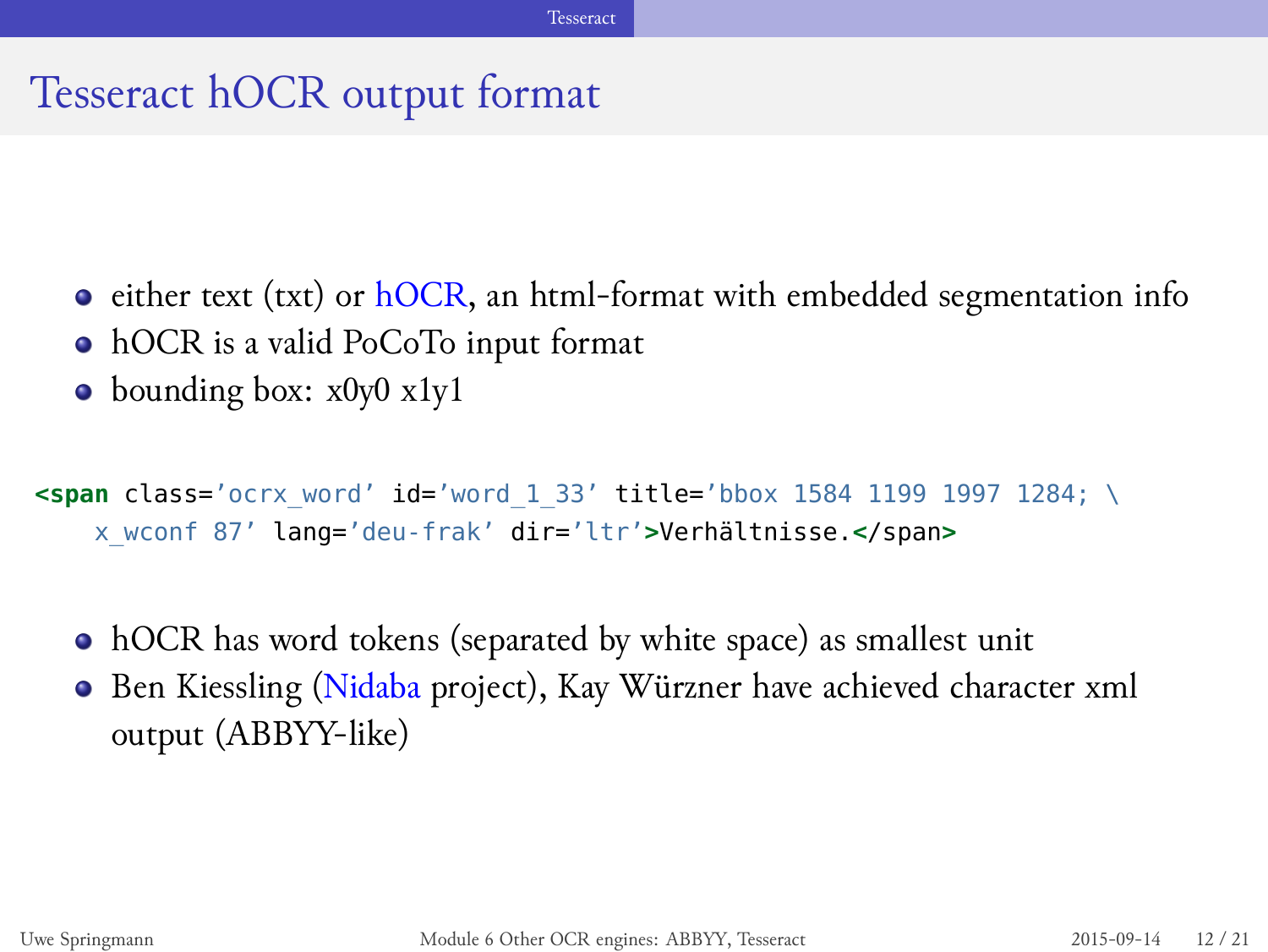# Searchable pdf

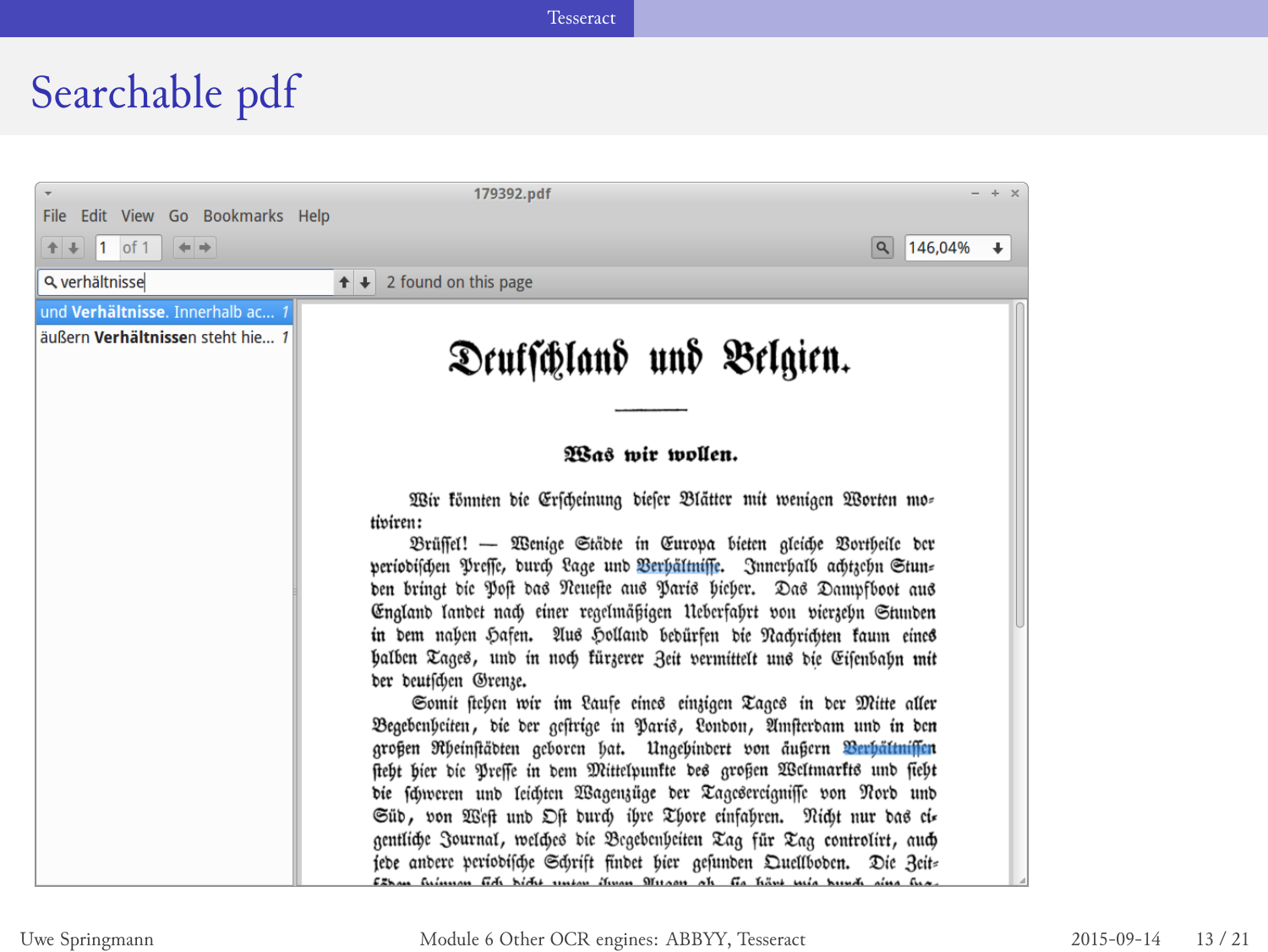## Tesseract Training

- when to train:
	- enable recognition of a new "language"
	- rather, what is trained are glyph shapes:
		- new alphabet (Latin, Cyrillic, Greek etc.)
		- new typeface (Schriftart: Antiqua, Fraktur)
		- new font (Schriftsatz: special instance of a typeface, e.g. 12 pt Caslon italic)
		- *optionally* add language data (wordlists)
	- better recognition of special glyphs (e.g. recognize long s as f, not s)
- training data are in files of the form LANG.traineddata
- glyph shape training data and language support data (wordlists) are tied up in the same file
- language data can be exchanged without retraining (better and larger wordlists)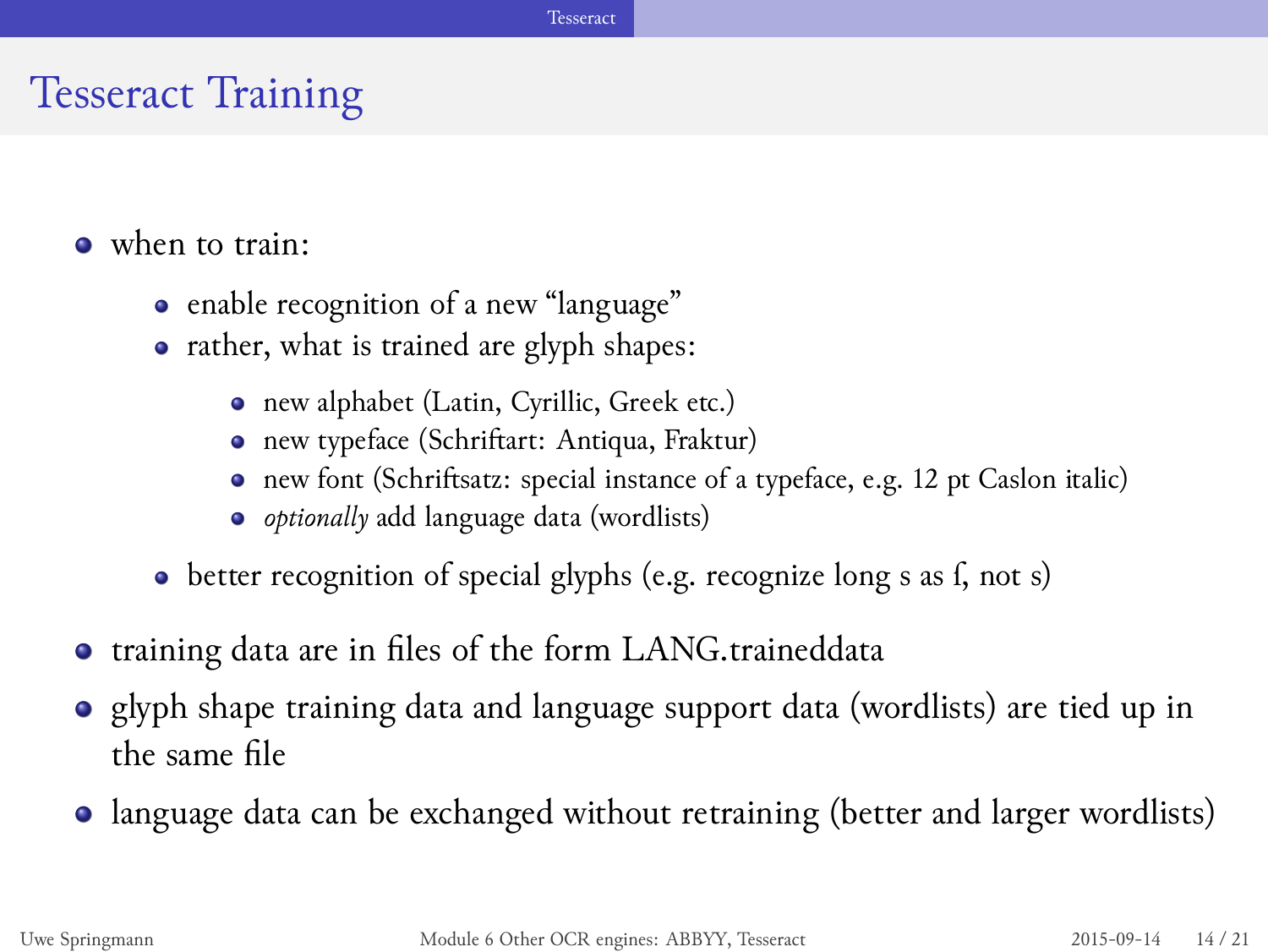#### Tesseract assessment

- $\bullet\,$  in every respect not as good as ABBYY
- $\bullet$  but a fascinating tool for experiments and research:
	- open source
	- can be trained and adapted
	- then almost as good as ABBYY in recognition (not in preprocessing, language detection, output formats etc.)
	- many people provide training data (Nick White: ancient Greek!)
- can it be used for large scale projects?
	- recognition: yes
	- but OCR is a whole workflow of many steps (preprocessing!)
	- needs to be supplemented by other open source tools
	- makes it more complicated to build and monitor, but is possible
- provides an independent OCR result (output of both engines can be combined for error reduction)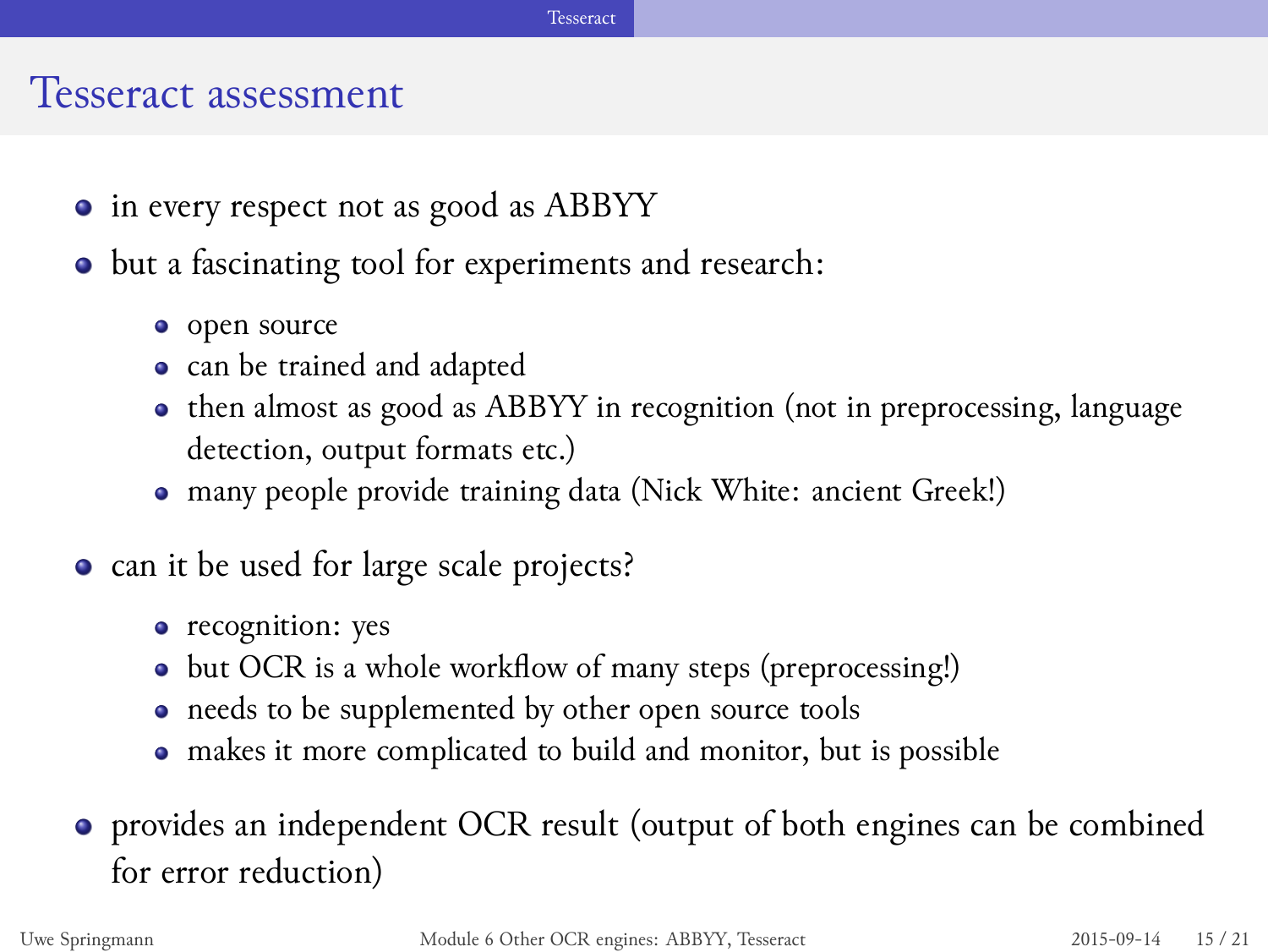# Evaluation

 $\mathbb{E}_{\mathbf{z}}$  . Evaluation the contract of the contract of the contract of the contract of the contract of the contract of the contract of the contract of the contract of the contract of the contract of the contract of t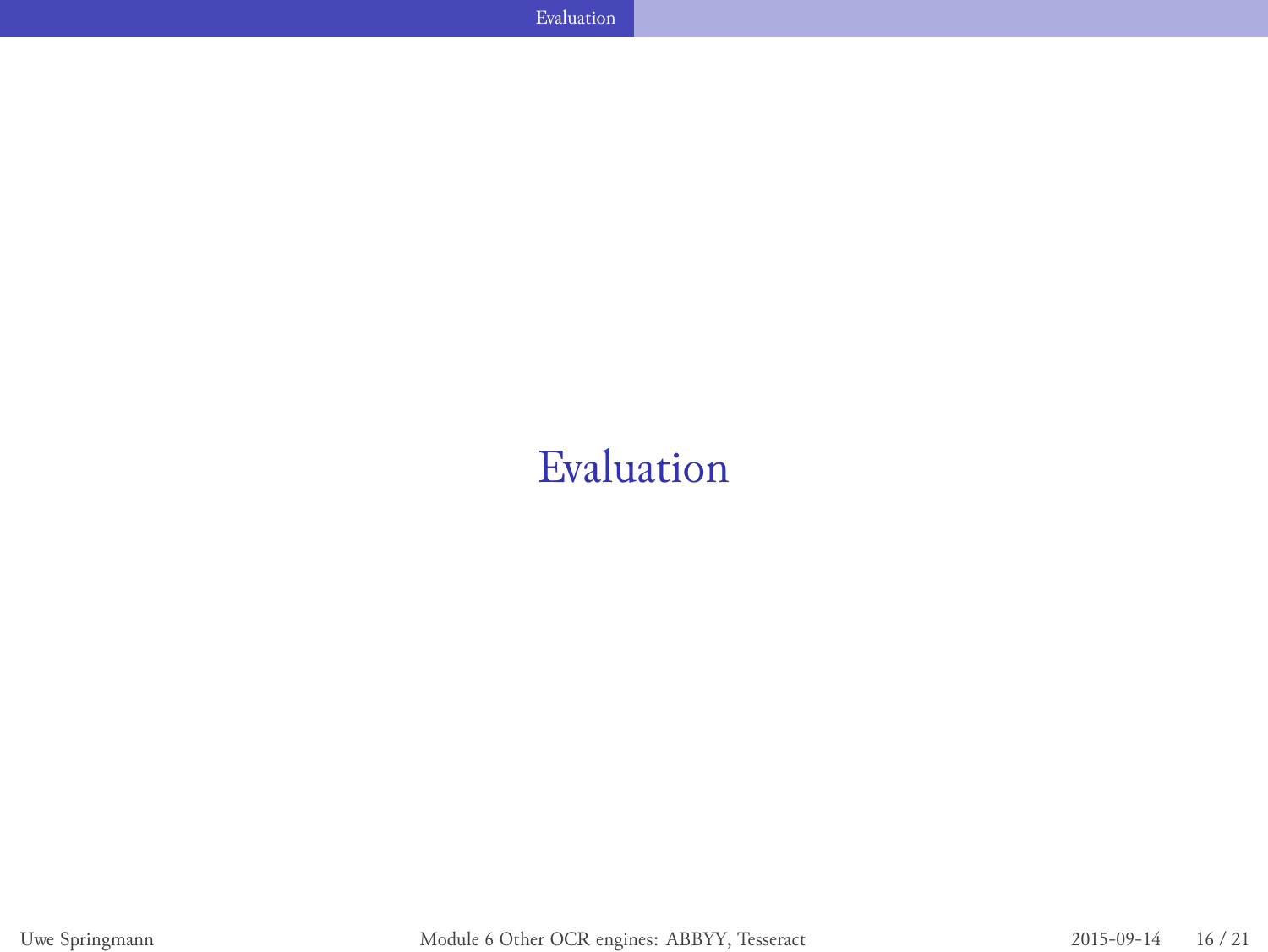# Evaluation (101 pages of *Die Grenzboten*)

- use the UNLV/ISRI toolkit (see Module 0: Software)
- $\bullet\,$  works on text pages (compared to ground truth):
	- ocrevalutf8 accuracy gt-file OCR-file
	- ocrevalutf8 wordacc gt-file OCR-file
	- combined report for many files: accsum, wordaccsum

- use vote for combining the output of several engines (>2)
- evaluation of first 101 pages of Grenzboten, mean values
	- no postcorrection, no training
	- voted has 1926 wrong characters, 984 wrong words

| engine             | character acc. word acc. |       | lexicon   |
|--------------------|--------------------------|-------|-----------|
| <b>ABBYY FRE11</b> | 98.86                    | 96.48 | OldGerman |
| Tesseract 3.03     | 97.78                    | 93.11 | German    |
| OCRopus 0.7        | 98.17                    | 91.60 | none      |
| voted              | 99.28                    | 97.59 |           |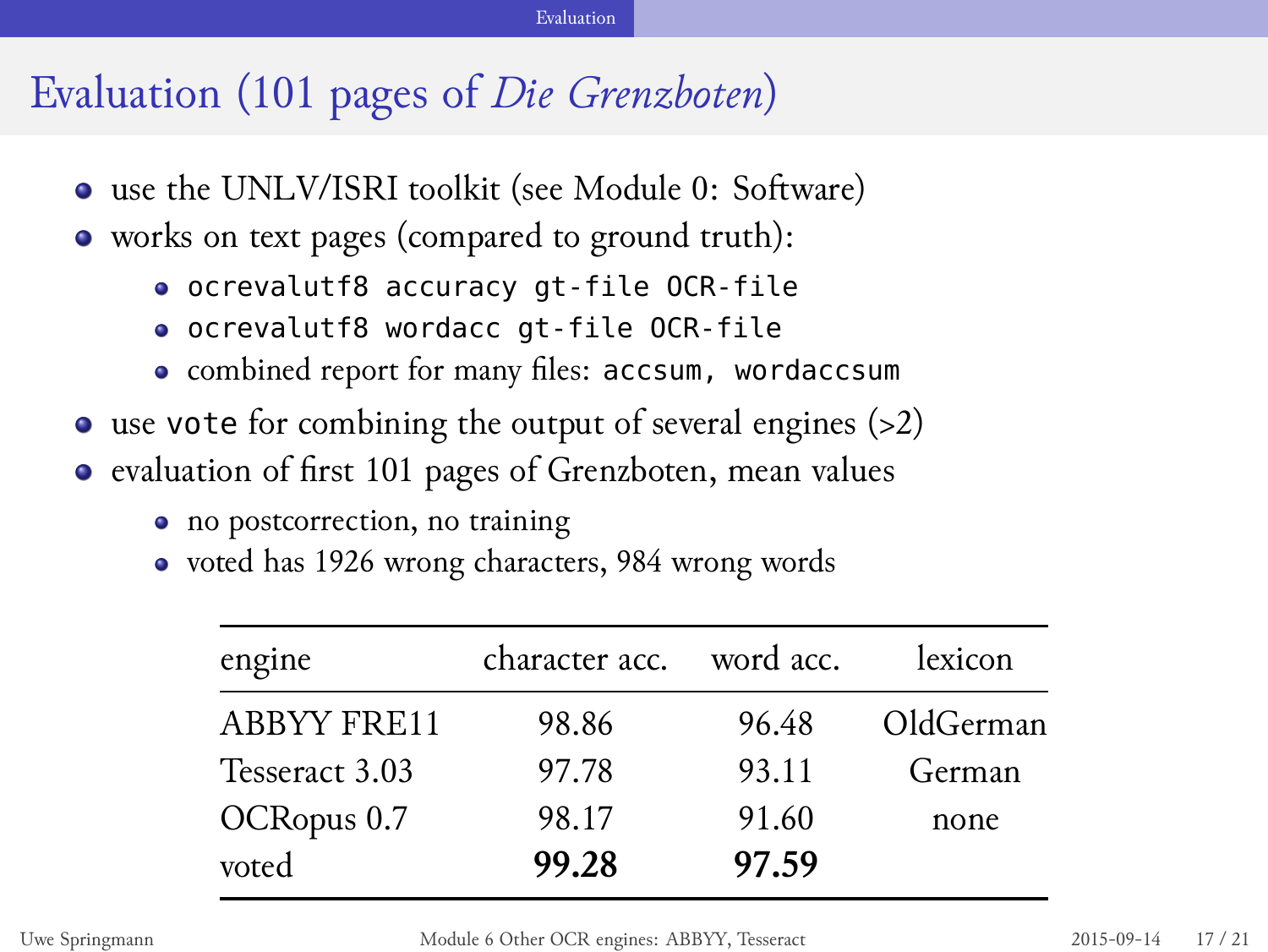# Comparison of OCR engines

| ABBYY:                   |                                  |                                                          | Tesseract:               |                                  |                                   |
|--------------------------|----------------------------------|----------------------------------------------------------|--------------------------|----------------------------------|-----------------------------------|
| 268702<br>3062<br>98.86% | Characters<br>Errors<br>Accuracy |                                                          | 268702<br>5954<br>97.78% | Characters<br>Errors<br>Accuracy |                                   |
| <b>Errors</b>            | Marked                           | Corr.-Gener.                                             | <b>Errors</b>            | Marked                           | Correct-Generated                 |
| 271                      | 0                                | $\{e\}$ - $\{c\}$                                        | 372                      | 0                                | $\{+,-\}$                         |
| 264                      | 0                                | $\{\langle n \rangle\} - \{\}$                           | 246                      | 0                                | $\{\ddot{u}\}$ - $\{\ddot{u}\}\}$ |
| 244                      | 0                                | $\{\langle \rangle \$ - $\{\rangle - \langle \rangle \}$ | 228                      | 0                                | $\{\}$ - { }                      |
| 79                       | 0                                | $\{ \}$ - $\{ \}$                                        | 215                      | 0                                | ${I}$ { $I$ } - { $I$ }           |
| 55                       | 0                                | $\{$ {"} - {"}                                           | 211                      | 0                                | $\{V\} - \{V\}$                   |
| 54                       | 0                                | ${en}$ - ${m}$                                           | 208                      | 0                                | $\{-\{\langle n\rangle\}$         |
| 54                       | 0                                | $\{s\}$ - $\{S\}$                                        | 175                      | 0                                | $\{u\}$ - $\{n\}$                 |
| 48                       | 0                                | ${m} - {n :}$                                            | 140                      | 0                                | ${n-1}$                           |
| 46                       | 0                                | ${R} - {N}$                                              | 136                      | 0                                | ${c} - {e}$                       |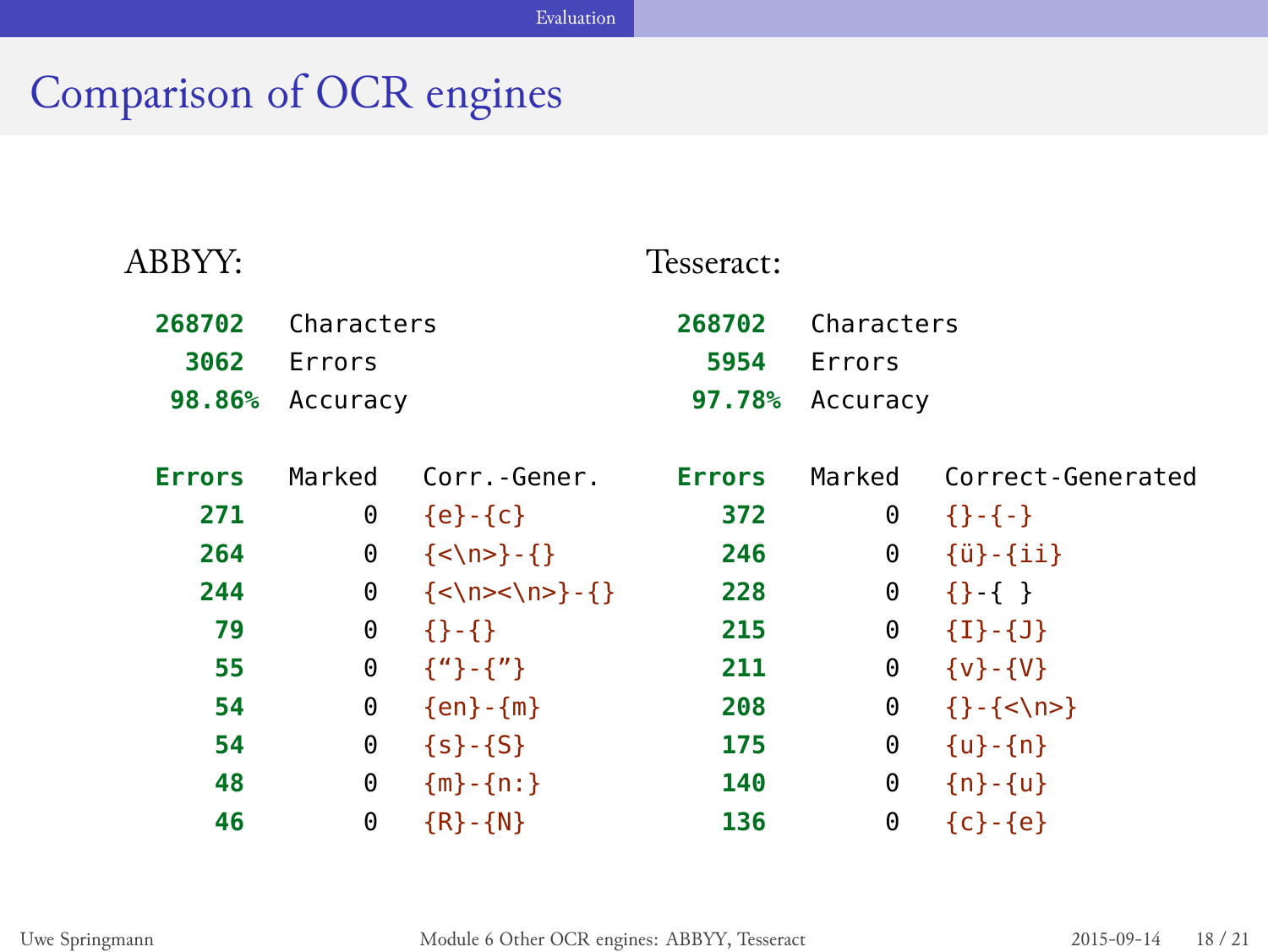# Remaining errors after voting

| 268702<br>1926 | Characters<br>Errors |                                |  |
|----------------|----------------------|--------------------------------|--|
| 99.28%         | Accuracy             |                                |  |
|                |                      |                                |  |
| <b>Errors</b>  | Marked               | Correct-Generated              |  |
| 315            | 0                    | $\{\langle n \rangle\} - \{\}$ |  |
| 154            | 0                    |                                |  |
| 54             | 0                    | $\{3-1\}$                      |  |
| 50             | 0                    | $\{$ " } - { " }               |  |
| 43             | 0                    | $\{ \}$ - $\{ \}$              |  |
| 39             | 0                    | ${I}$ + ${I}$                  |  |
| 34             | 0                    | ${, \}$ - { » }                |  |
| 32             | 0                    | $\{ \}$ - { }                  |  |
| 30             | 0                    | $\{ \}$ - { . }                |  |
| 30             | 0                    | $\{$ " $\}$ - {,,}             |  |
| 29             | 0                    | $\{u\}$ - $\{n\}$              |  |
| 27             | 0                    | ${n-1}$                        |  |

- among the most frequent errors, 637 are related to missing blank lines or different punctuation glyphs (99,52% acc. for text)
- $\bullet$  the remaining errors have a long tail
- room for improvement: engines can be trained, better lexica, postcorrection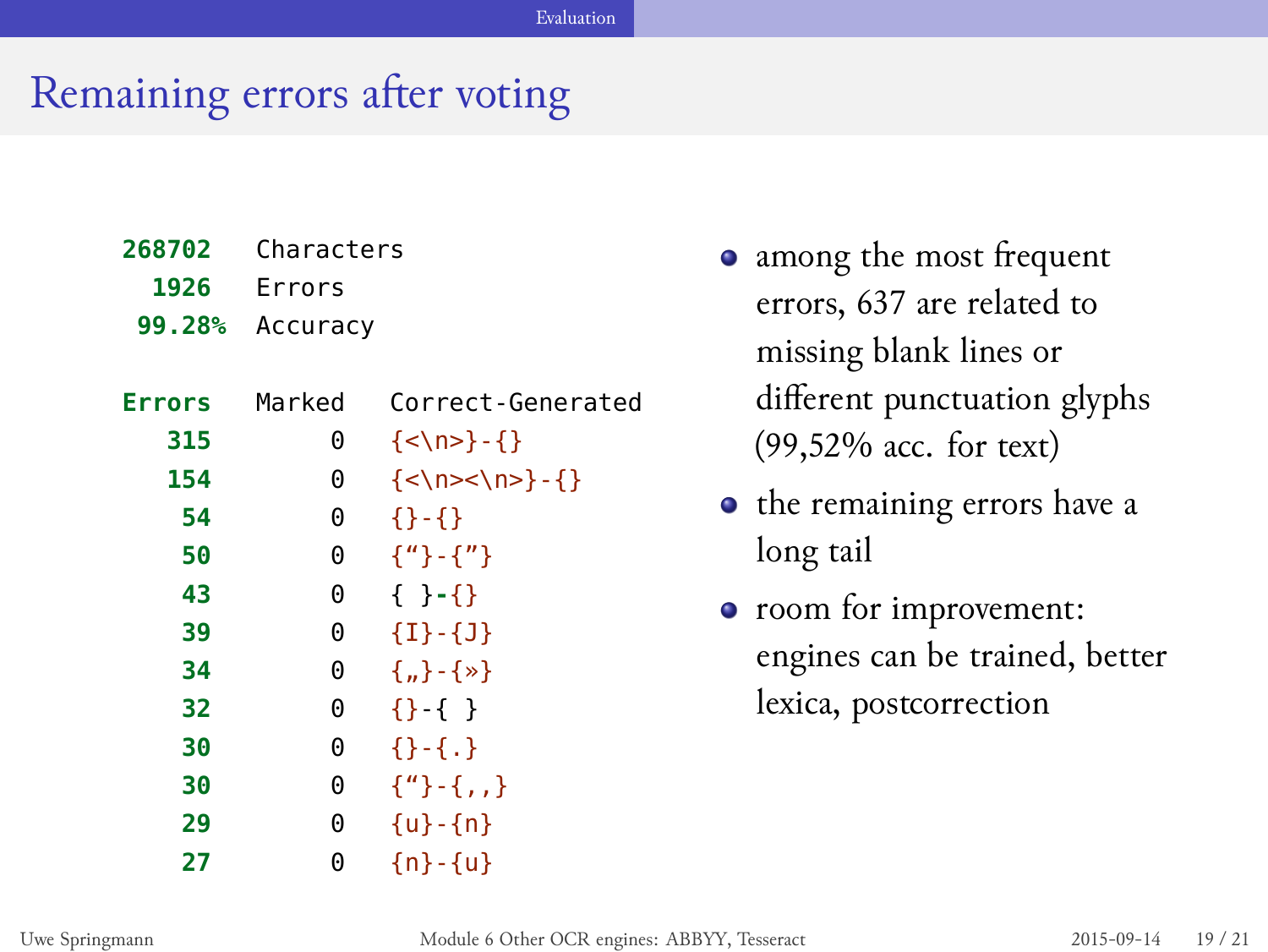More information